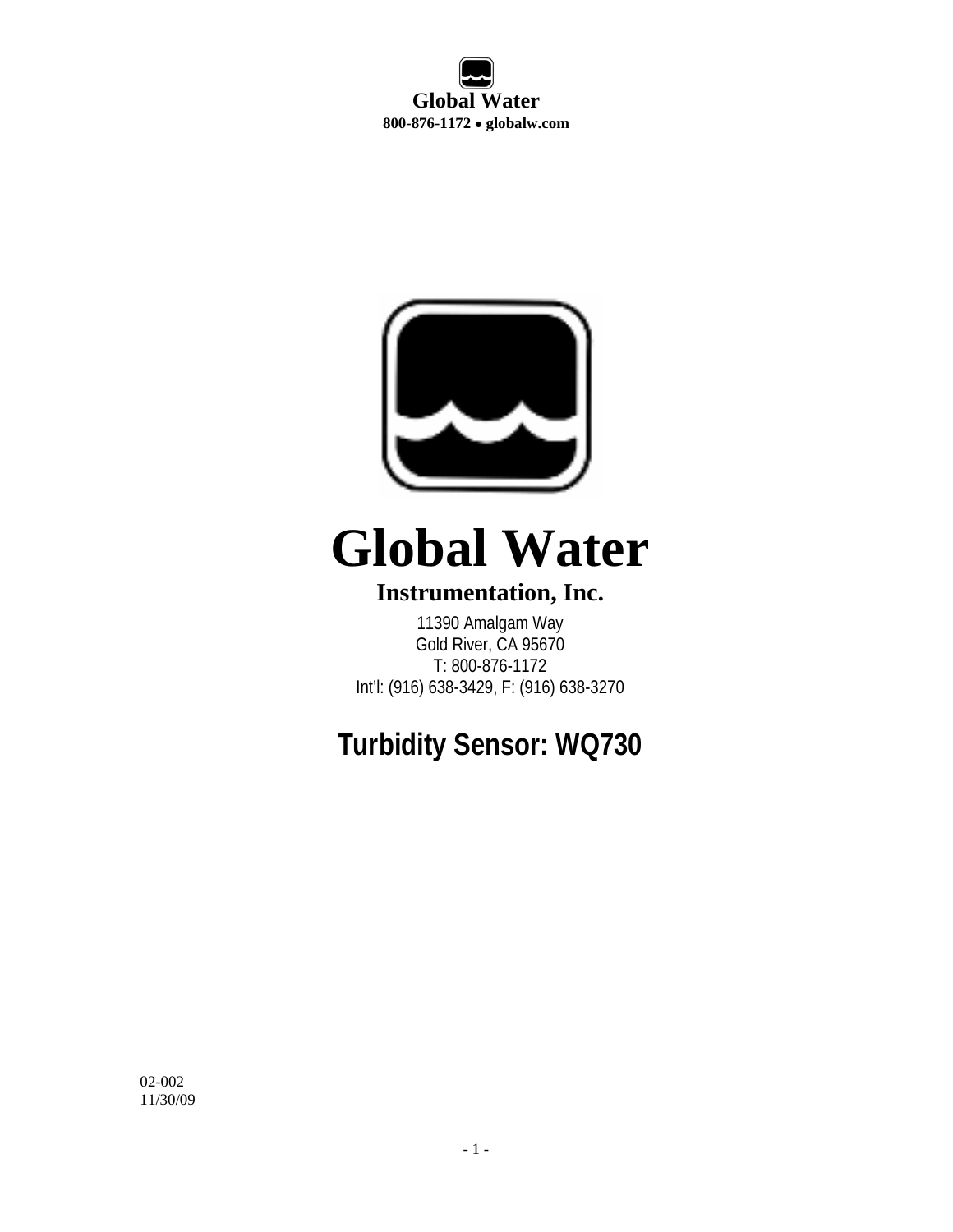

Congratulations on your purchase of the Global Water WQ730 Turbidity Sensor. This instrument has been quality tested and approved for providing accurate and reliable turbidity measurements. We are confident that you will find this product to be a valuable asset for your application. Should you require assistance, our technical staff will be happy to help.

# **Table of Contents**

|       | Use and Maintenance •<br>Page 3          |    |
|-------|------------------------------------------|----|
| Ш.    | <b>Sensor Specifications</b>             | 4  |
| Ш.    | Troubleshooting •                        | 5  |
| IV.   | Warranty $\bullet$                       | 6  |
| V.    | Appendix A: Turbidity Sensor Calibration | 7  |
| VI.   | Appendix B: Turbidity Standard Solutions | 10 |
| VII.  | Appendix C: Sensor Measurement Diagram • | 11 |
| VIII. | <b>CE</b> Certification                  | 12 |

Copyright © Global Water Instrumentation, Inc. 2009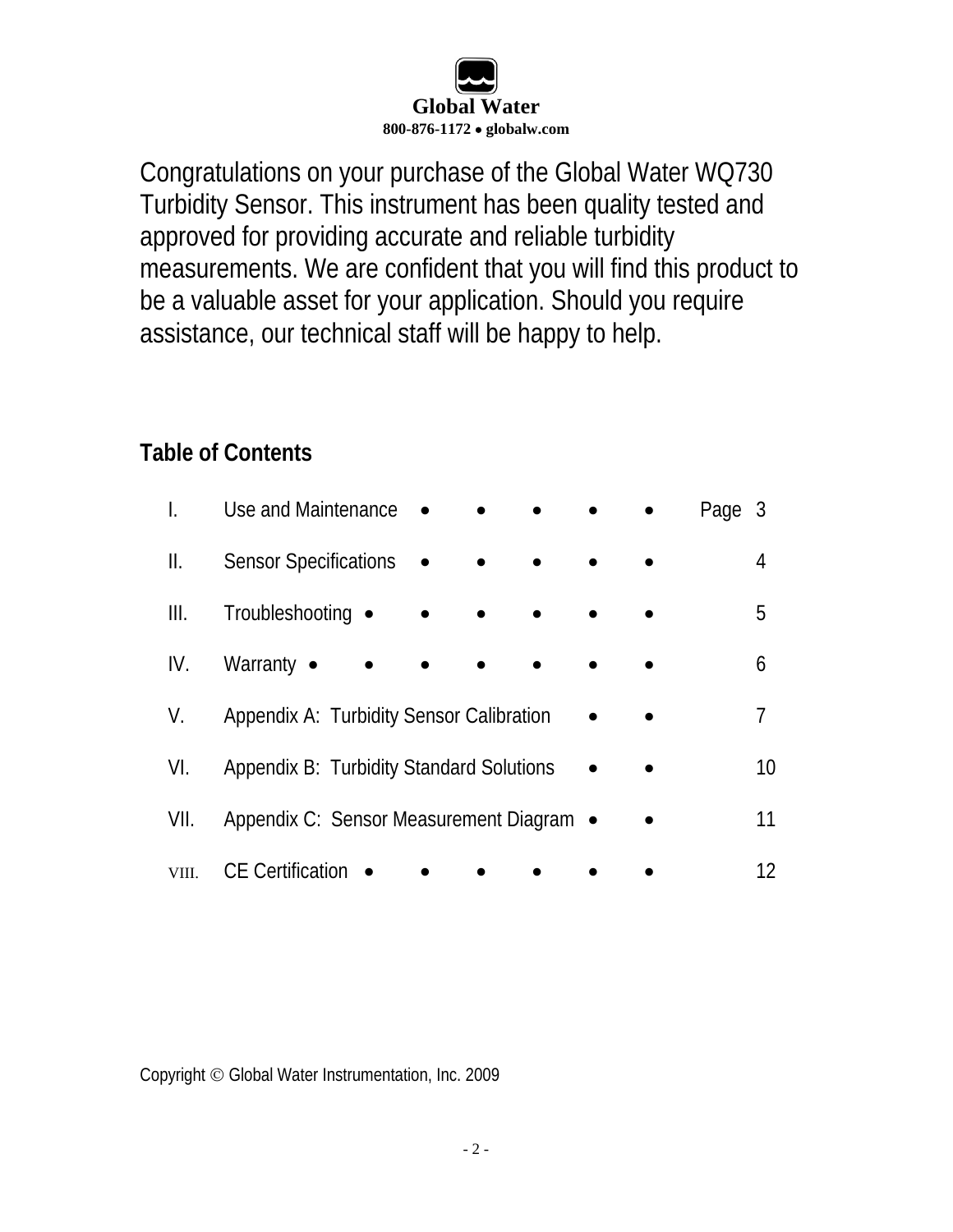

#### **I. Use and Maintenance**

- a. The WQ730 Turbidity Sensor is a sensitive optical device and should be handled and used carefully. Avoid hitting or dropping the sensor. Avoid exposure to shock, vibration, extreme hot or cold temperatures, or sudden wide temperature changes. Transport the sensor in a safe and dry enclosure.
- b. Normal maintenance requires the sensor to be checked on a regular basis. Harsh environments can permanently damage the optics of the sensor if it is left untended for long periods of time.
- c. Deposits will develop on the optics over time and should be cleaned every 2-3 days for best operation. The windows can be cleaned using lint free cotton swabs and rubbing alcohol. Do not use any abrasive cleaners on the lenses or permanent damage will occur. Cleaner water requires cleaning less often, in other applications the sensor may need to be cleaned once each day.
- d. The calibration of the sensor should be checked every 6 months.
- e. Always turn off the power when making circuit connections.
- f. Air bubbles on the lenses can greatly affect the readings. When installing, make sure that any bubbles are clear of the lenses or allow them dissipate before taking readings.
- g. *Under no circumstances should the sensor be disassembled.* There are no internal adjustments or user serviceable parts inside. Opening the housing will permanently damage the seals and can cause serious damage to the optics. Opening the sensor will void any warrantee.
- *h. The stainless steel body of the WQ730 Sensor is connected to the circuit ground. When taking measurements, the body of the sensor must be in contact with the test solution or noise problems may occur.*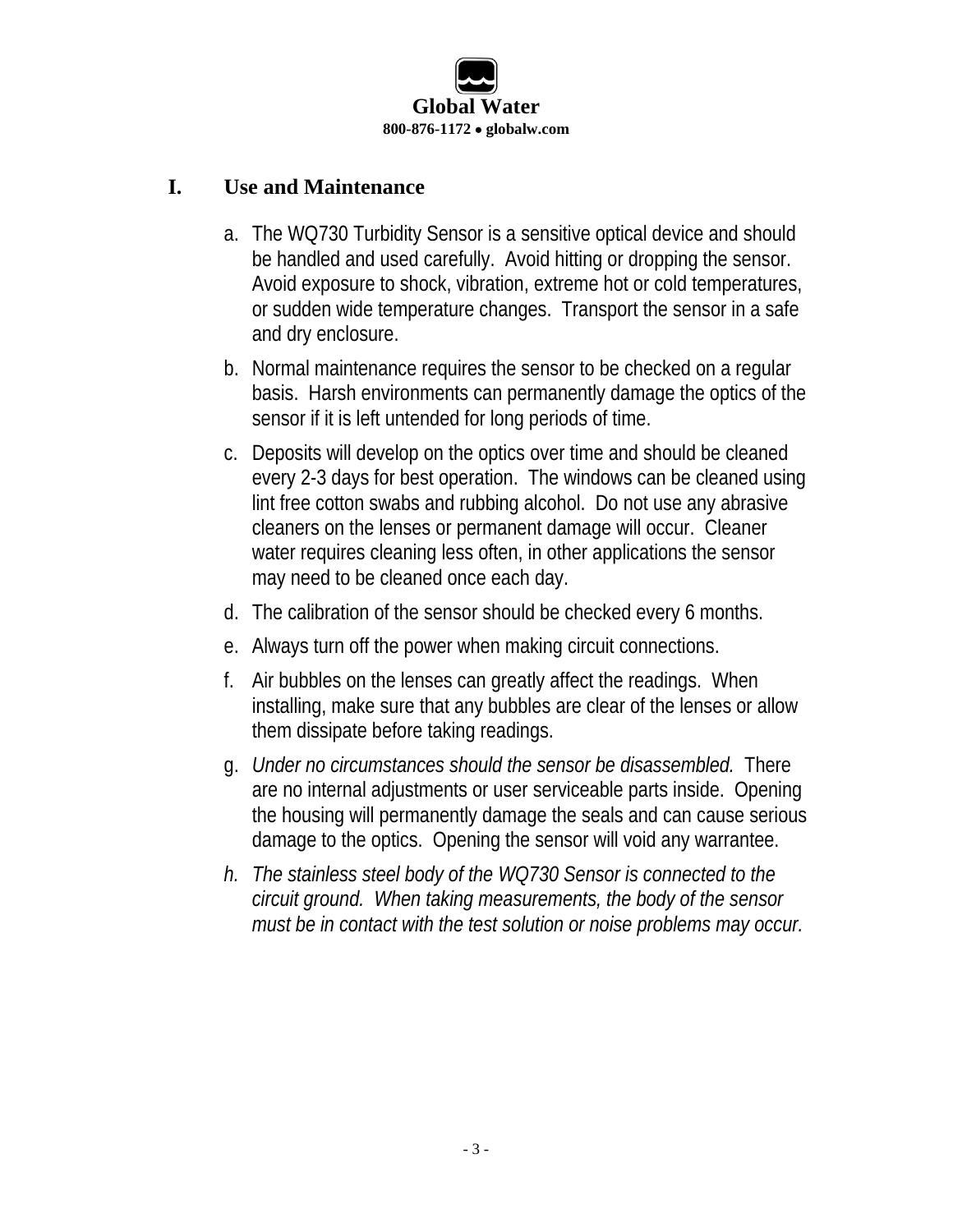

# **II. Sensor Specifications**

a. Specifications.

| Outputs:                      | Two, 4-20mA                          |
|-------------------------------|--------------------------------------|
| Ranges:                       | 0-50 NTU (Green Wire)                |
|                               | 0-1000 NTU (White Wire)              |
| Accuracy:                     | 1% of full scale                     |
| Pressure:                     | 30 psi maximum                       |
| <b>Power Requirements:</b>    | 10-36 VDC                            |
|                               | 20ma plus sum of both 4-20mA outputs |
| Warm Up Time:                 | 3 seconds minimum                    |
|                               | 8 seconds recommended                |
| <b>Operating Temperature:</b> | $0^{\circ}$ C to +50 $^{\circ}$ C    |
| Storage Temperature:          | $-10^{\circ}$ C to $+60^{\circ}$ C   |
| Dimensions:                   | 1-1/2" diameter x $7-1/2$ " long     |
| Weight:                       | 1 lb plus cable                      |
|                               |                                      |

b. Connections:

| Red:   | 10-36 VDC                                                                                                                      |
|--------|--------------------------------------------------------------------------------------------------------------------------------|
| Black: | Ground                                                                                                                         |
| Green: | 4-20 mA low range output (50 NTU)                                                                                              |
| White: | 4-20 mA high range output (1000 NTU)                                                                                           |
| Note:  | The stainless steel body of the sensor is connected to<br>the circuit ground and must be in contact with the test<br>solution. |

*Warning: Always turn off the power when connecting or disconnecting the sensor or it could be damaged.*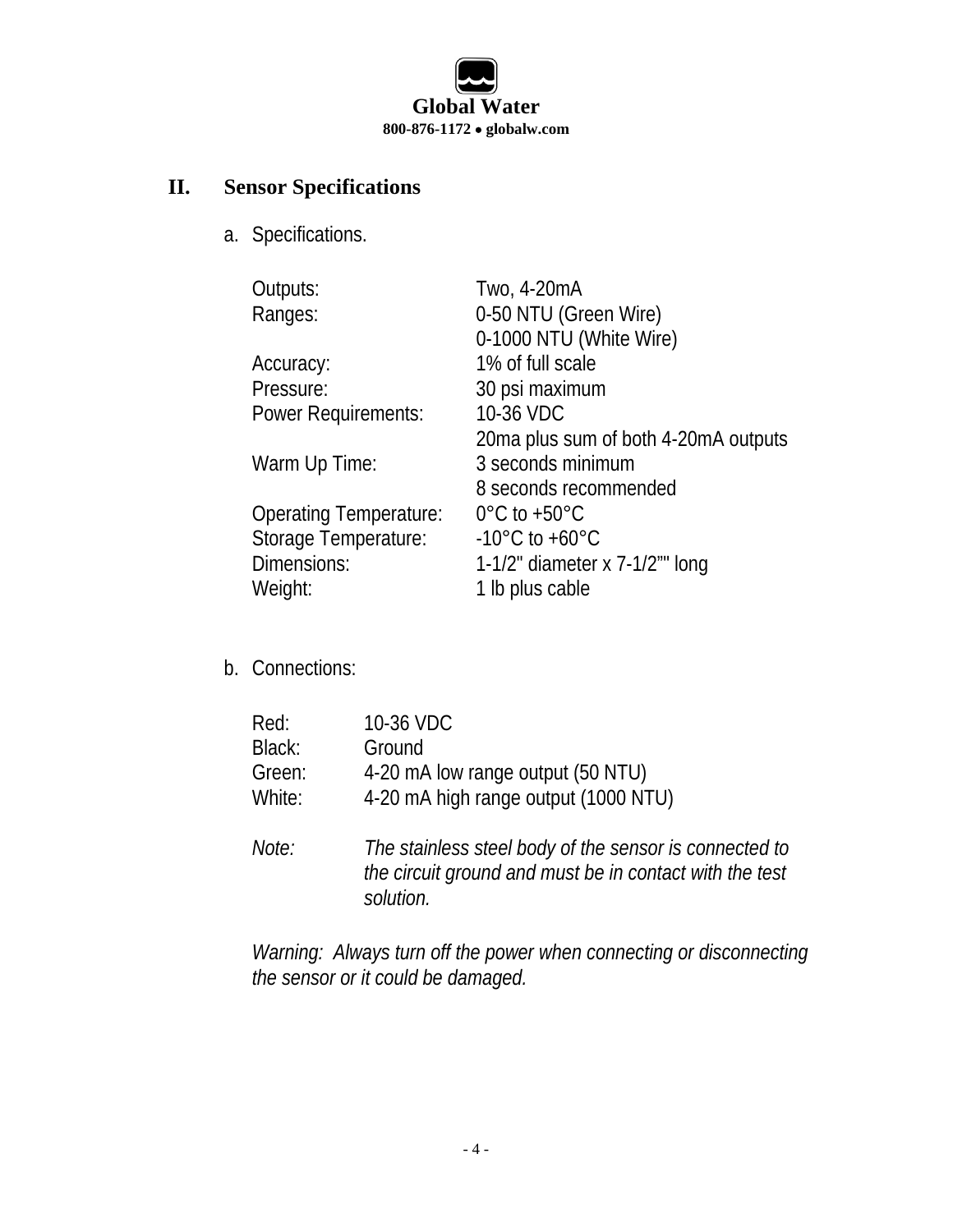

#### **III. Trouble Shooting**

#### **There are no user serviceable parts inside this sensor**

Issue: Sensor reading incorrectly

- a. Clean the sensor windows using a lint free cotton swab and rubbing alcohol.
- b. Verify there are no air bubbles blocking the lenses.
- c. Check the sensor's calibration, see appendix A.

Other issues

- d. Refer to the manual for proper set-up; check all connections and batteries.
- e. Call us for tech support: 800-876-1172 or 916-638-3429 (many problems can be solved over the phone). Fax: 916-638-3270 or Email: **globalw@globalw.com.**
- f. In the event that the equipment needs to be returned to the factory for any reason, please call to obtain a RMA # (Return Material Authorization). Do not return items without a RMA # displayed on the outside of the package.

Clean and decontaminate the WQ730 when necessary.

Include a written statement describing the problems.

Send the package with shipping prepaid to Global Water's factory address. Insure the shipment, as the warranty does not cover damage incurred during transit.

- g. When calling for tech support, please have as much of the following information as possible;
	- 1. Model #.
	- 2. Unit serial number.
	- 3. P.O.# the equipment was purchased on.
	- 4. Global Water's sales number or the invoice number.
	- 5. Repair instructions and/or specific problems relating to the product.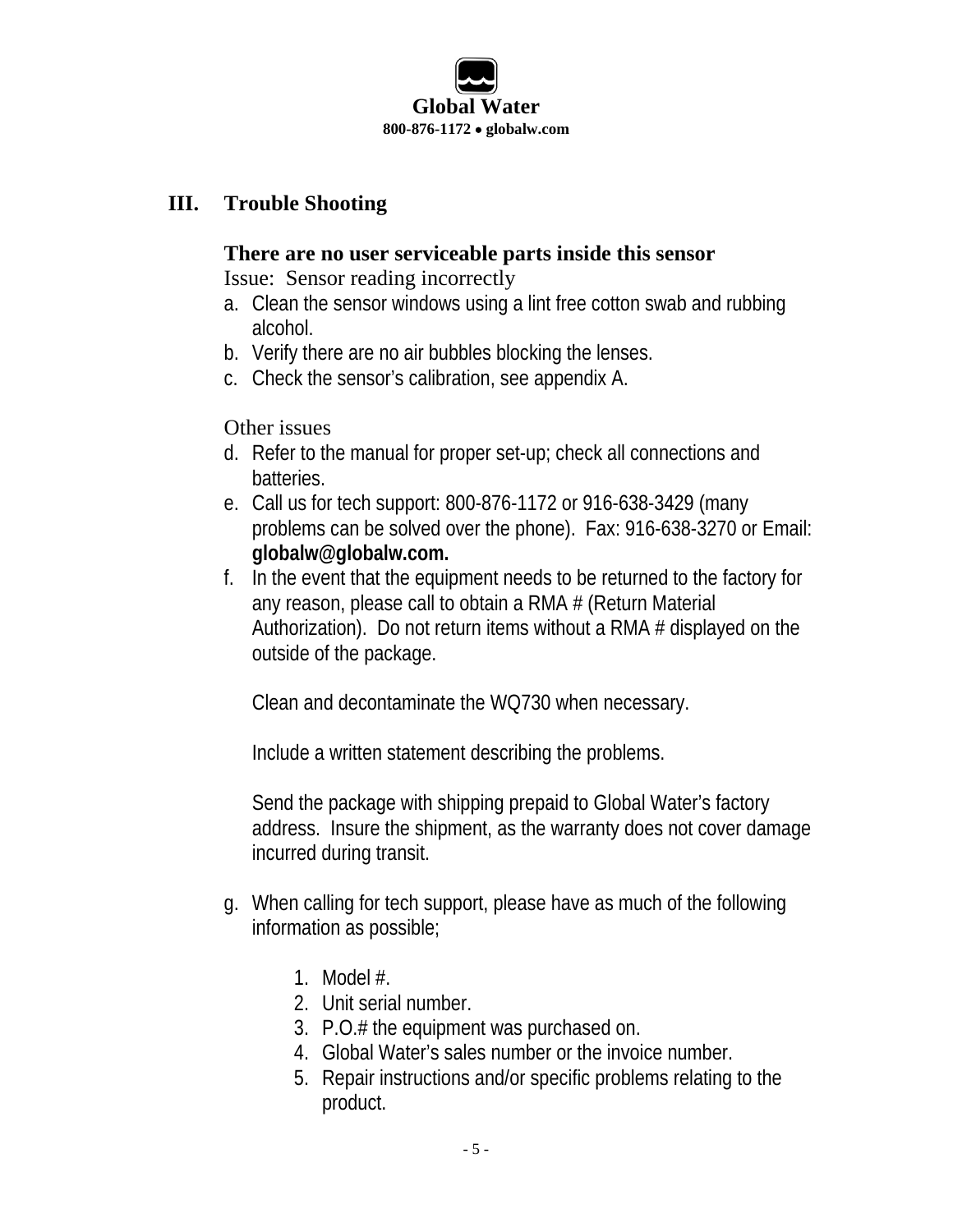

#### **IV. Warranty**

- a. Global Water Instrumentation, Inc. warrants that its products are free from defects in material and workmanship under normal use and service for a period of one year from date of shipment from factory. Global Water's obligations under this warranty are limited to, at Global Water's option: (I) replacing or (II) repairing; any products determined to be defective. In no case shall Global Water's liability exceed the products original purchase price. This warranty does not apply to any equipment that has been repaired or altered, except by Global Water Instrumentation, Inc., or which has been subject to misuse, negligence or accident.
- b. The warranty begins on the date of the product's invoice.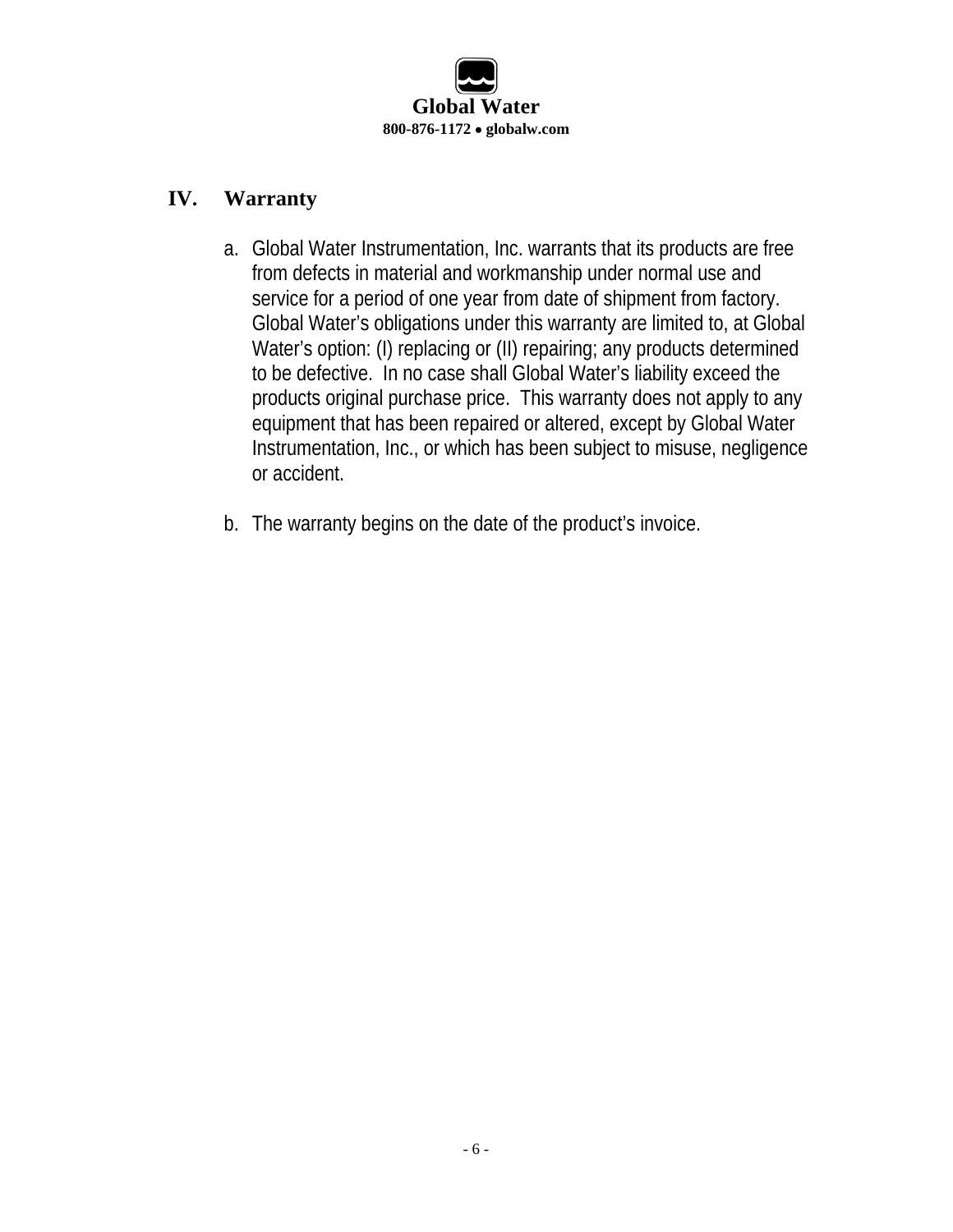

### **V. Appendix A: Turbidity Sensor Calibration**

Note: The following steps show how to calibrate the WQ730 Turbidity Sensor using suspended polymer turbidity standards only.

#### **General**

- a. The Turbidity Sensor is measuring turbidity in liquids by using a 90 degrees scatter nephelometer where a focused beam is directed into the monitored water. The principle is based on recommendations of the international guideline ISO 7027. Two detectors receive light from a source emitting 880 nm infrared light in a pulsed mode. One detector is placed opposite the source, receiving the transmitted light, and the other detector is placed at an angle of 90 degrees to the incident light beam measuring side-scattered light. The detected light intensity is directly proportional to the turbidity of the water.
- b. The following supplies are required:

Stand with rod and clamp Beakers, 500 or 1000 ml 1000 NTU Turbidity Standard 50 NTU Turbidity Standard 0.0 NTU Turbidity Standard Distilled Water Power Supply Current Meter Test leads as necessary

The preferred and recommended turbidity standards are suspended polymer solutions. These are EPA approved, non-toxic, and require no mixing or stirring. Other types of standards such as Formazin can also be used, but these require thorough mixing and must be used with low speed stirring plates during the calibration process.

All the necessary turbidity standard solutions are available from Global Water, contact the sales department for more information. See Appendix B.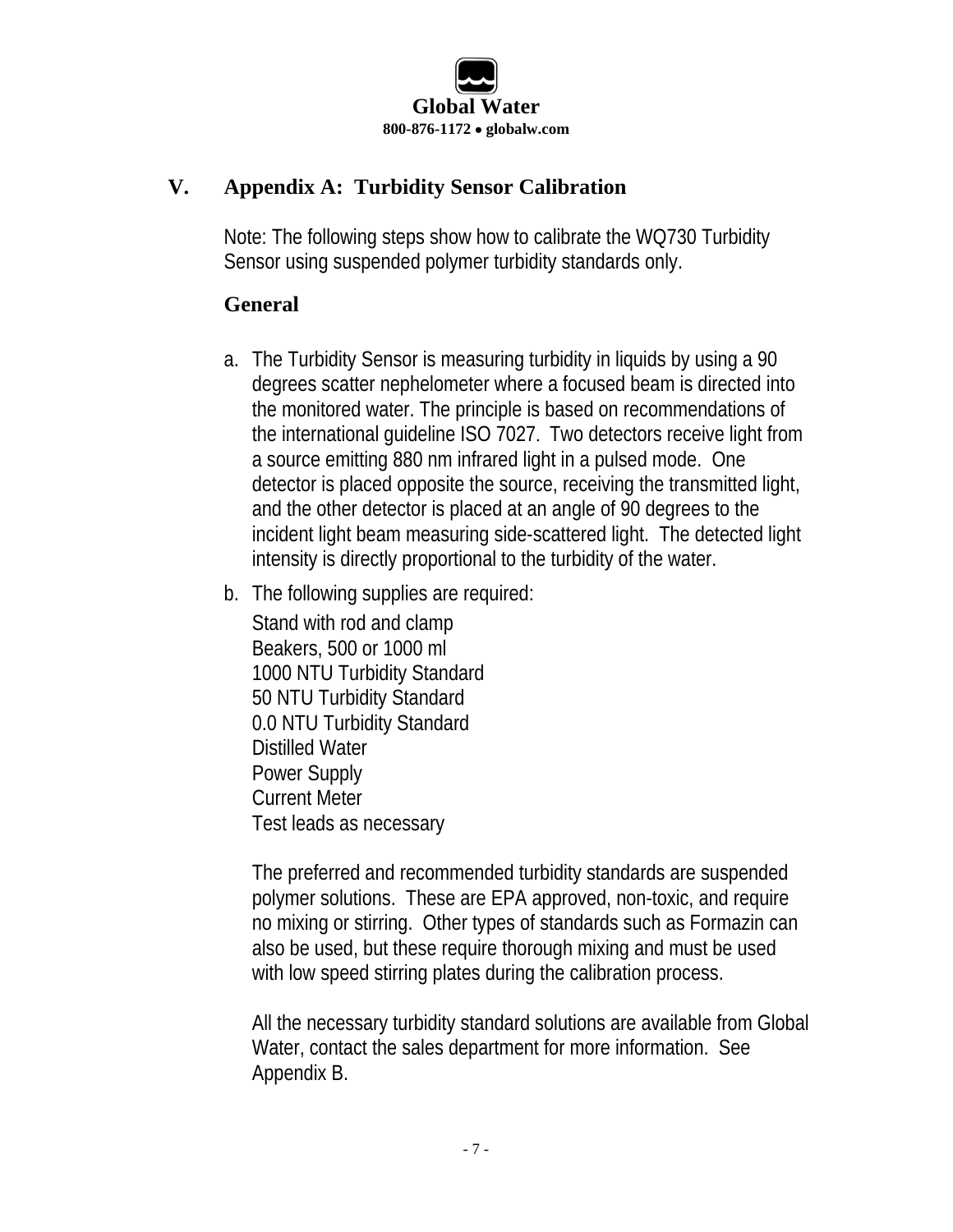

#### **Preparation:**

- a. Set up a test stand with a rod and clamp to hold the sensor. Beakers will be placed underneath the clamp so the sensor can be inserted into the liquid.
- *b. The sensor must have the stainless steel section of the body in contact with the test solution. Install the sensor so that the end of the sensor is at least 3 inches from the bottom. If the sensor is too close to the bottom, infrared light may be reflected from the glass and effect the measurements.*
- c. The lenses must be gently cleaned with a cotton swab and isopropyl alcohol before each calibration step.
- d. Fill a large beaker with distilled water. This will be used to rinse solution from the sensor in between steps.
- e. Fill three more beakers with 0.0 NTU Standard, 50 NTU Standard and 1000 NTU Standard. These beakers must be at least 500 ml in size or the end of the sensor will be too close to the bottom for accurate calibration. This generally requires solution volumes of at least 500ml.
- f. The calibration process should not be done in bright light if possible. While not generally required, the extra step of covering the outside of the beakers with a non-transparent material may help to prevent stray light from the outside affecting the readings.

Note: The sensor is factory calibrated and will provide output currents of 20mA at the maximum turbidity values; however, some small drift in this output current can occur over time. These adjustments are done internally, access to these settings are not available to the user. The sensors should never be disassembled. The following process describes how to re-check these output currents. A full recalibration can only be done by returning the sensor to Global Water.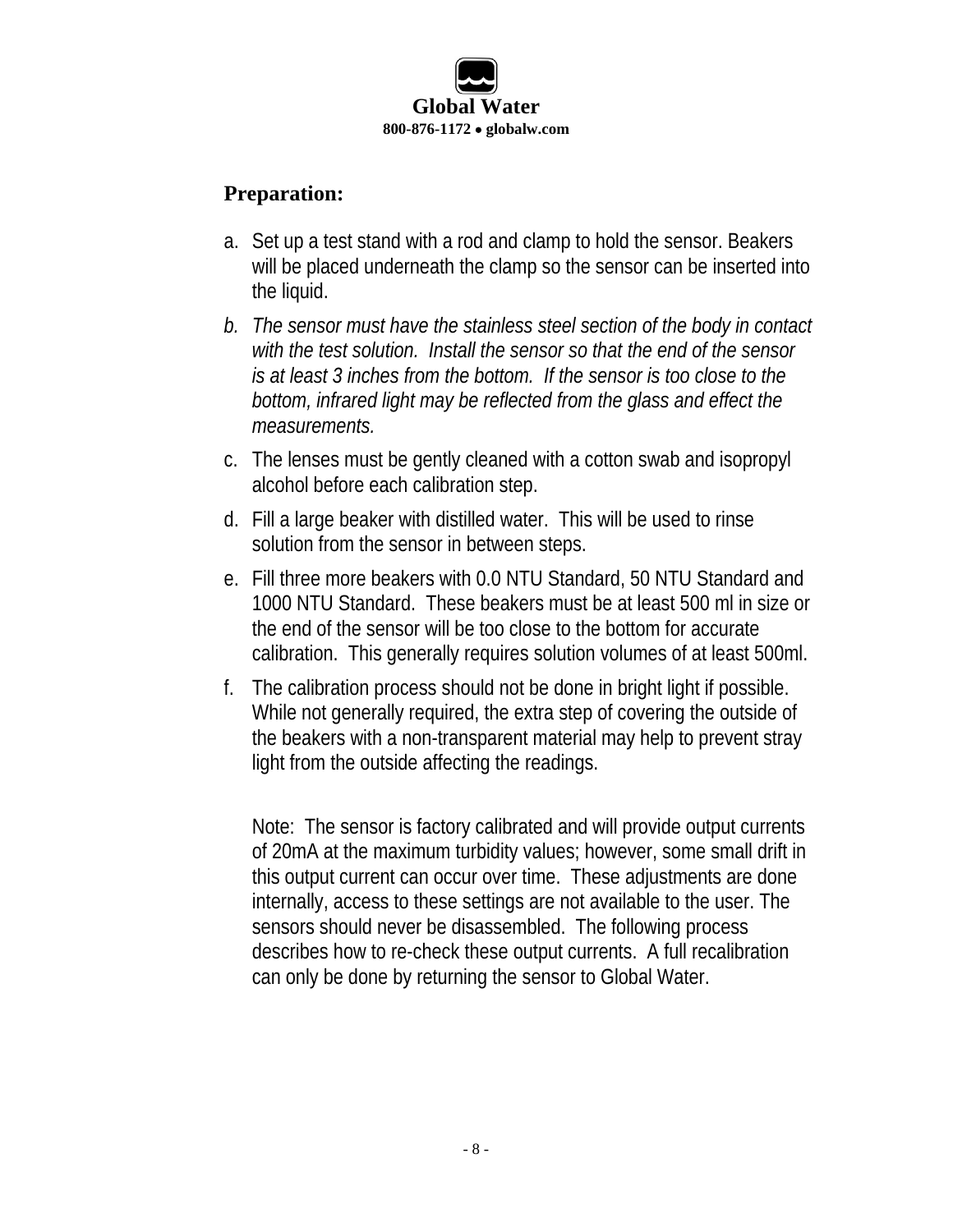

### **Checking Calibration**

- Step 1) Connect the sensor to the power supply and current meter in the following way. Attach the black wire to the ground terminal of the power supply. Attach the white wire to the positive current input of the meter. Connect the ground terminal of the power supply to the ground input of the current meter. Check that the power supply is set between 10 and 30 volts DC. Attach the red wire to the positive terminal of the power supply. *Warning: Always hook up the red wire last or the sensor may be damaged.*
- Step 2) Place the turbidity sensor in the distilled water beaker, rinse and dry. Clean the lenses with alcohol.
- Step 3) Place the sensor in the clamp above the 0.0 NTU standard. Turn on the power supply and the current meter. Let the sensor stabilize for several seconds before taking any measurements. If necessary, use a lint free cotton swab bent at 90º to remove any air bubbles from underneath the detector window. Air bubbles will cause large errors in the current output, especially at low turbidity values.
- Step 3) Record the output current of the sensor,  $\text{Zero}(1000) = \underline{\hspace{2cm}}$ . Disconnect the white wire and connect the green wire to the positive input of the current meter. Let the sensor stabilize. Record the output current of the sensor,  $Zero(50) =$
- Step 4) Remove the sensor and rinse in distilled water. Dry the sensor and clean the lenses with alcohol.
- Step 5) Place the sensor in the clamp above the 50 NTU solution. If necessary, use a lint free cotton swab bent at 90º to remove any air bubbles from underneath the detector window.
- Step  $6$ ) Record the output current of the sensor,  $50NTU =$ \_\_\_\_\_\_.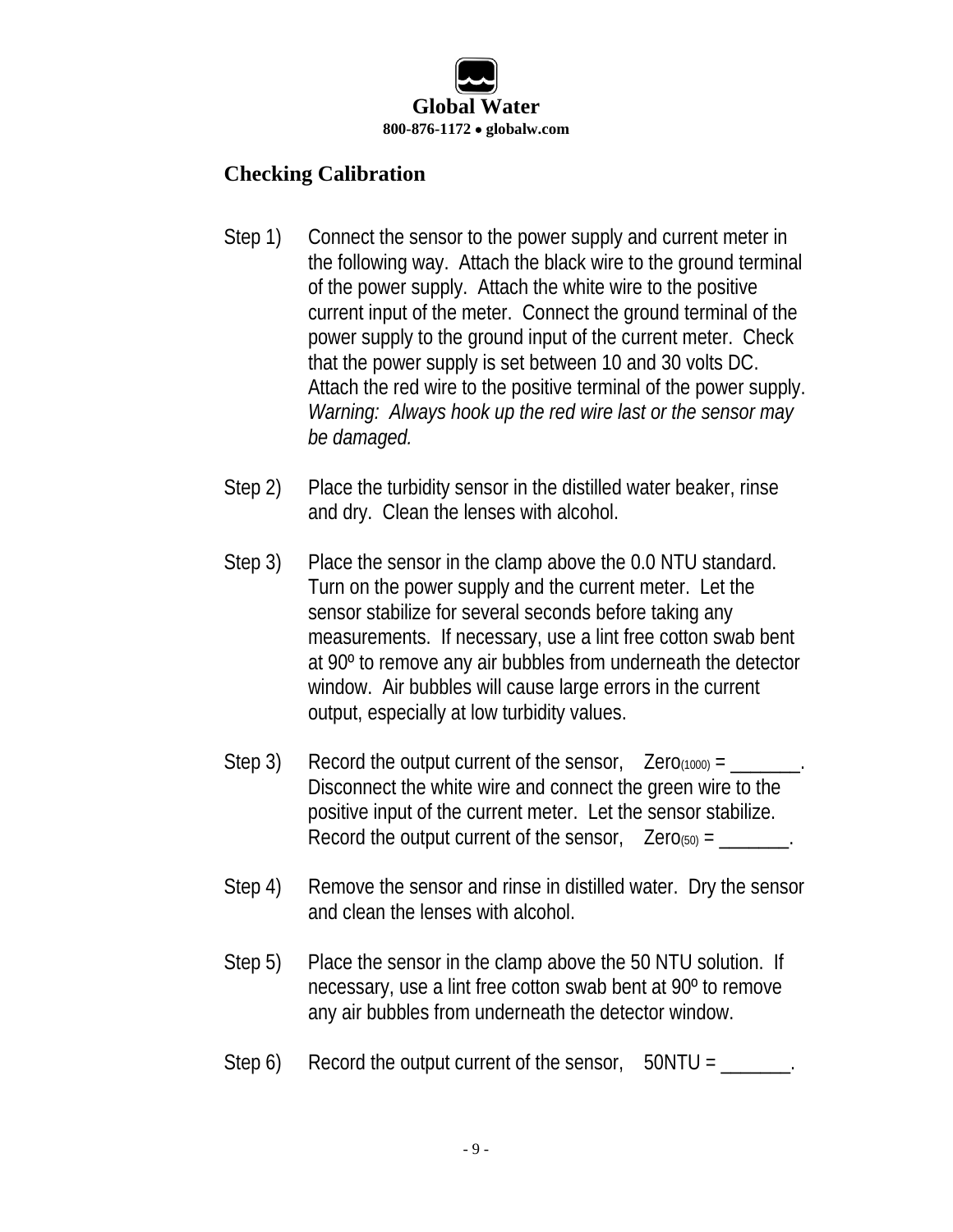

- Step 7) Remove the sensor and rinse in distilled water. Dry the sensor and clean the lenses with alcohol.
- Step 8) Disconnect the green wire and connect the white wire to the positive input of the current meter.
- Step 9) Place the sensor in the clamp above the 1000 NTU solution. If necessary, use a lint free cotton swab bent at 90º to remove any air bubbles from underneath the detector window.
- Step 10) Record the output current of the sensor,  $1000NTU = \underline{\hspace{2cm}}$ .
- Step 11) Remove the sensor and rinse in distilled water. Dry the sensor.

#### **VI. Appendix B: Turbidity Standard Solutions**

The following turbidity standards are available from Global Water, contact the Sales Department or Technical Support for more information.

These are EPA approved primary standards that are safe, non-toxic and disposable. They are easy-to-use with no dilution or re-suspension needed. Their inherent stability means they do not settle from suspension and require no stirring. The convenient submicron polymer suspensions are non-toxic primary calibration standards approved by the US EPA for drinking water analysis for turbidity, and preferred by the U. S. Geological Survey for turbidity and sediment transport analysis.

| <b>Part Number</b> | <b>Description</b>          |
|--------------------|-----------------------------|
| 02-003             | 0.0 NTU Turbidity Standard  |
| 02-004             | 50 NTU Turbidity Standard   |
| 02-005             | 100 NTU Turbidity Standard  |
| 02-006             | 1000 NTU Turbidity Standard |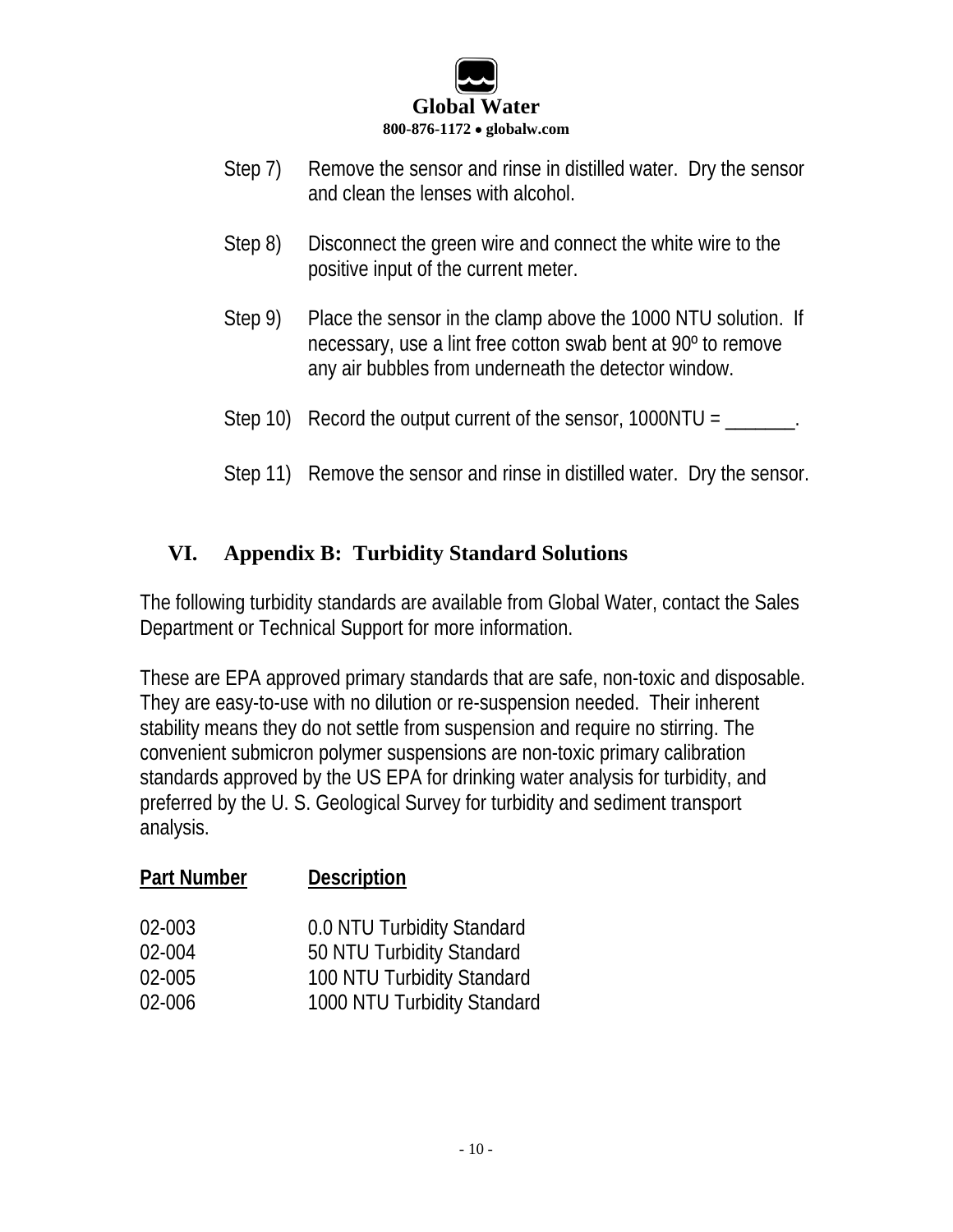# **Global Water 800-876-1172** • **globalw.com**

#### **Appendix C: Sensor Measurement Diagram**